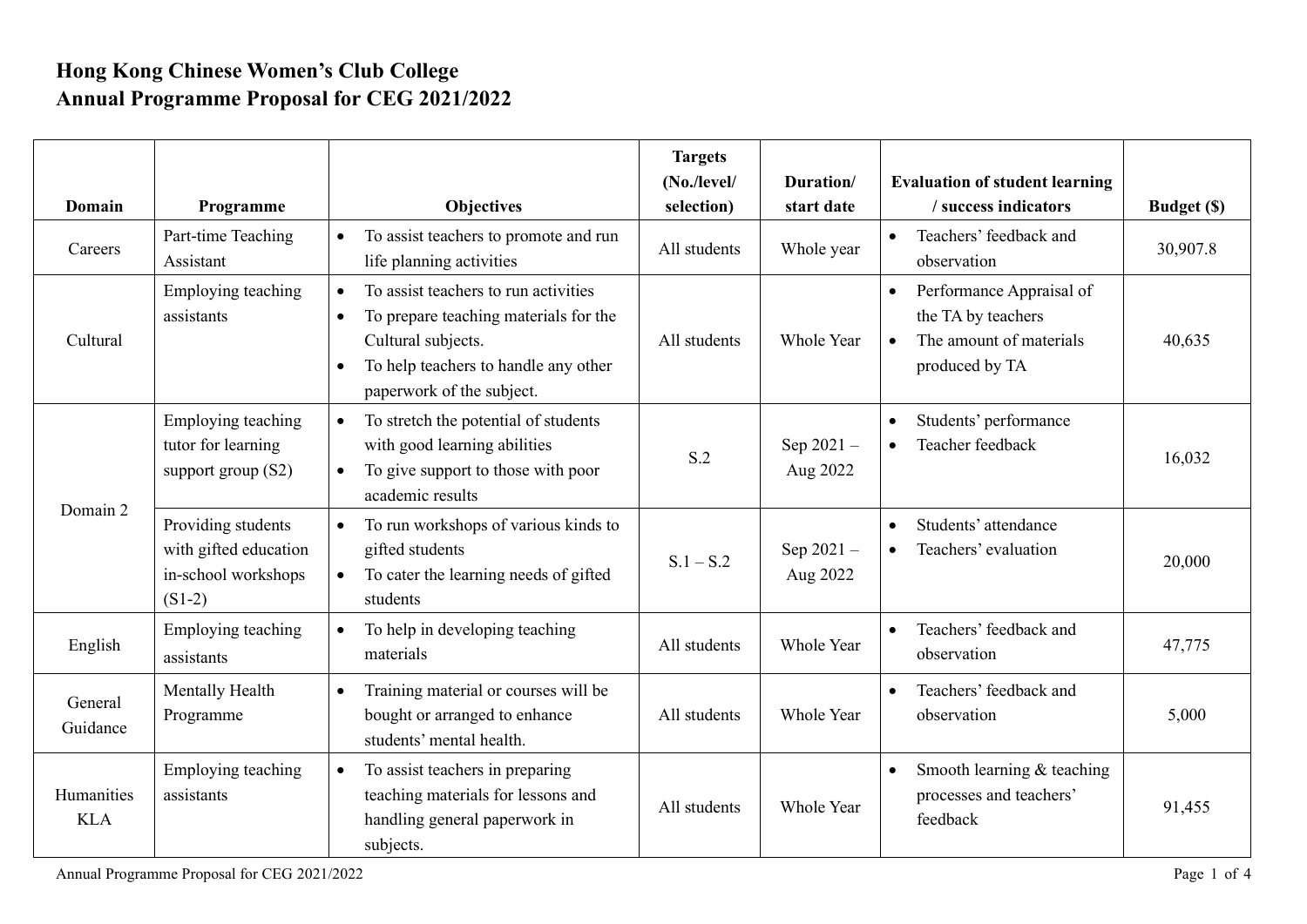|                        | S4 - S6 Humanities<br>and Technology<br><b>Summer Tutorial</b><br>Classes | To assist students to strive for<br>$\bullet$<br>improvement in DSE                                                                                                                                          | $S.4 - S.6$                                             | <b>Jul-Aug 2022</b>         | Learning outcomes and<br>$\bullet$<br>exam results                                                                | 95,056 |
|------------------------|---------------------------------------------------------------------------|--------------------------------------------------------------------------------------------------------------------------------------------------------------------------------------------------------------|---------------------------------------------------------|-----------------------------|-------------------------------------------------------------------------------------------------------------------|--------|
| <b>ICT</b>             | S.5 and S.6 tutorial<br>class                                             | To employ part-time tutors to assist<br>$\bullet$<br>ICT students to develop stronger<br>answering skills and clarify some<br>misconceptions and to share their<br>revision strategies with the students.    | $S.5 - S.6$                                             | Whole Year                  | Students' academic<br>$\bullet$<br>performance, teacher<br>observation                                            | 4,600  |
| Life and<br>Society    | Enhancement and<br>remedial classes                                       | To provide supplementary classes or<br>$\bullet$<br>workshops for S1-2 students for<br>enhancement or remedial purposes,<br>with the aid of alumni proficient in<br>humanities subjects                      | $S.1 - S.3$<br>students                                 | Whole Year                  | Teachers' and tutors'<br>observation<br>Comparison of students' test<br>and exam results                          | 8,000  |
|                        | Thinking and writing<br>skills workshop                                   | To develop information literacy,<br>$\bullet$<br>independent thinking skills, and build<br>up arguments based on reasons and<br>evidence; to enhance their writing<br>skills in L&S for the bridging purpose | $S.2 - S.3$<br>students<br>(high<br>achievers in<br>L&S | Second Term<br>in 2021-2022 | Students' attendance,<br>$\bullet$<br>feedbacks, and learning<br>outcome; Teachers'<br>observation and evaluation | 25,000 |
| <b>Liberal Studies</b> | Employing teaching<br>tutor for Saturday<br>tutorial classes              | To improve students' performance in<br>$\bullet$<br>the exams and test<br>To cater the needs of both low<br>$\bullet$<br>achievers and elites                                                                | $S.5 - S.6$                                             | Sep 2021-<br>Aug 2022       | Students' performance<br>$\bullet$<br>Teachers' evaluation<br>$\bullet$                                           | 33,696 |
|                        | LS part time teaching<br>assistant                                        | To assist the preparation of teaching<br>materials<br>To help manage Saturday Tutorial<br>$\bullet$<br>Class                                                                                                 | $S4 - S.6$<br>students                                  | Whole Year                  | Performance appraisal of<br>$\bullet$<br>TAs by teachers                                                          | 28,775 |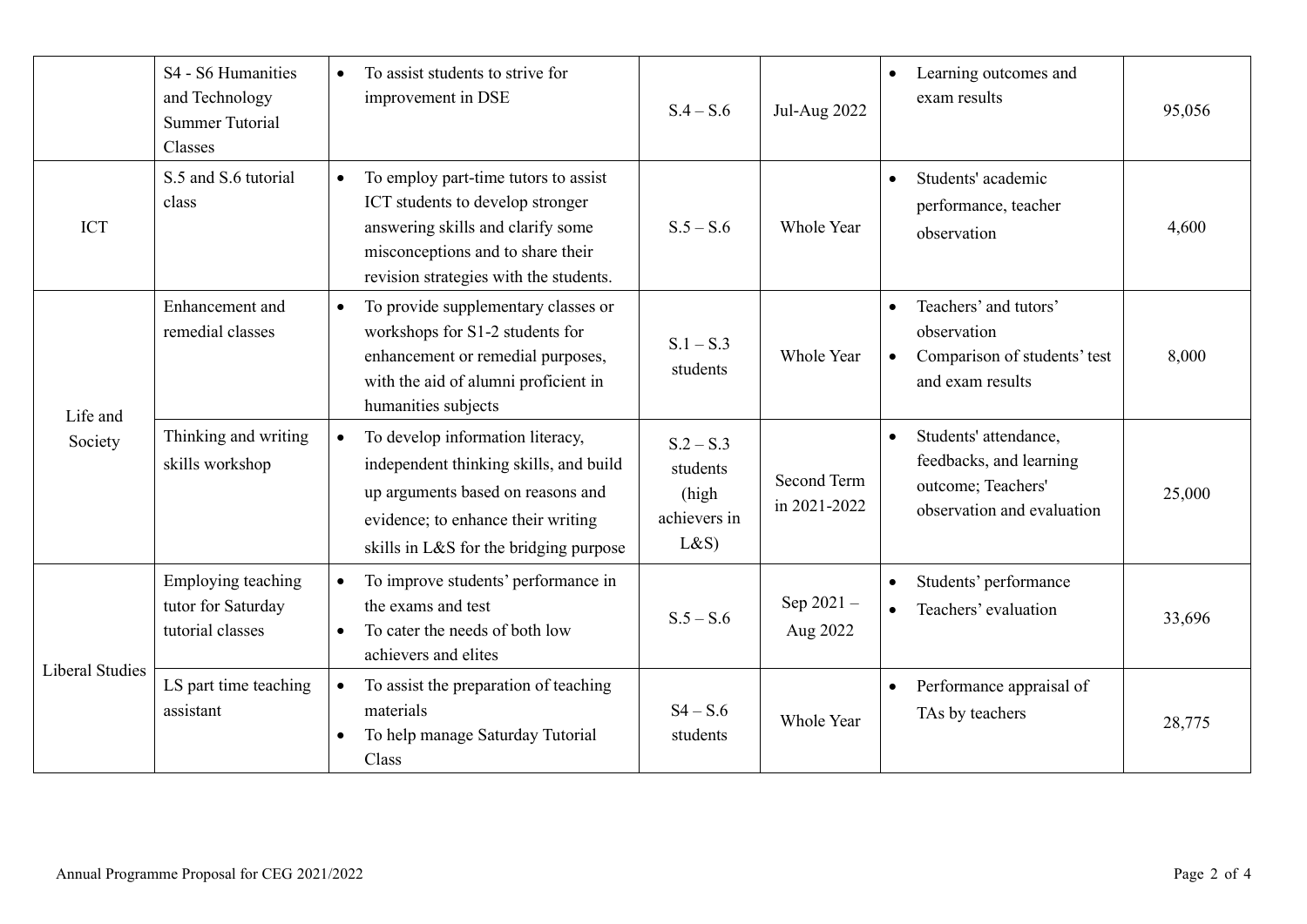| Mathematics | S1-S3 High Achievers<br>Programme           | $\bullet$                           | Provide trainings for students to<br>enhance their problem-solving skills<br>and Mathematics knowledge in<br>external competitions                                                                                                                                                                          | S.1 to S.3<br>Mathematics<br>High Achiever | Sep 2021-<br>Aug 2022       | $\bullet$              | Students' performance in<br>external competition                                                       | 62,100 |
|-------------|---------------------------------------------|-------------------------------------|-------------------------------------------------------------------------------------------------------------------------------------------------------------------------------------------------------------------------------------------------------------------------------------------------------------|--------------------------------------------|-----------------------------|------------------------|--------------------------------------------------------------------------------------------------------|--------|
|             | S.2 Calculator<br><b>Training Programme</b> | $\bullet$<br>$\bullet$<br>$\bullet$ | To introduce basic operations of<br>scientific calculator<br>To equip students with appropriate<br>operation skills of the calculator in<br>obtaining answers<br>To help students well use of<br>calculators solving mathematics<br>problems.<br>To enhance students understanding<br>mathematics concepts. | S.2 Students                               | Nov 2021                    | $\bullet$              | Coach feedbacks                                                                                        | 4,600  |
|             | S.3 Maths Tutorial<br>classes               | $\bullet$                           | To assist S.3 students who have a poor<br>performance in Mathematics in the<br>first term of 2020/2021.                                                                                                                                                                                                     | S.3 students                               | Second Term<br>in 2021-2022 | $\bullet$              | Improvement in their<br>mathematics results.                                                           | 15,000 |
|             | Teaching assistants                         | $\bullet$<br>$\bullet$              | To update the data pool.<br>To upload questions, notes, and<br>PowerPoint presentations to the<br>intranet.<br>To help teachers analyze the results of<br>the mock tests and students' survey<br>To assist teachers to run activities                                                                       | All students                               | Whole Year                  | $\bullet$<br>$\bullet$ | Report on the use of<br>teaching resources by<br>teachers<br>The amount of materials<br>produced by TA | 46,830 |